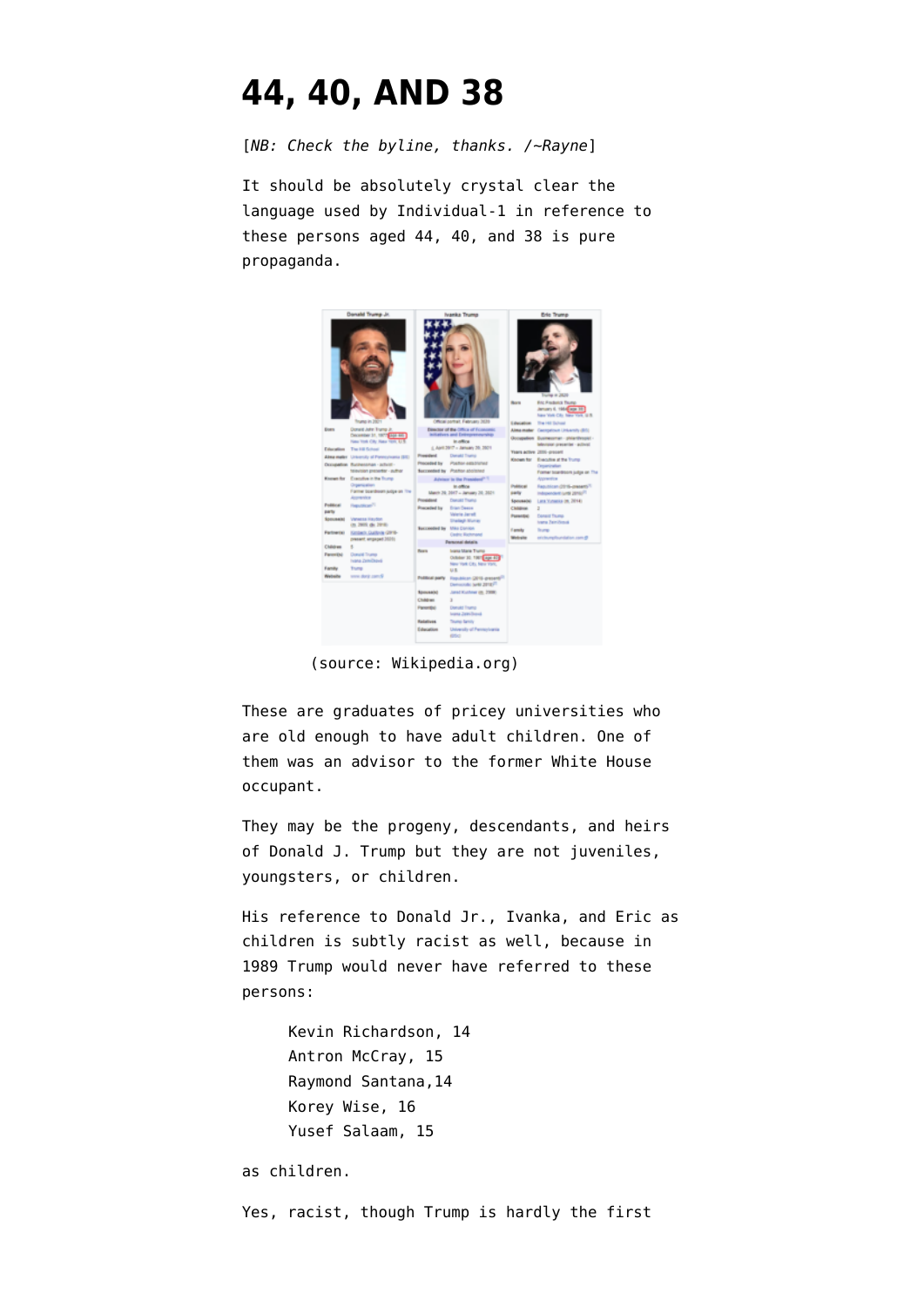and only to use the white supremacist convention which allows any white adult with a living parent to be called a child while Black persons of any age are labeled in terms which erase any any and all innocence no matter the situation.

Innocence is exactly what Trump wants to convey and it's fallacious bullshit.

Trump will continue to spew this manipulative crap to skew the public's sentiment, but every bit of it must be rejected and set straight with the truth.

All three of these adults and their father have been subpoenaed by the New York Attorney General in relation to an [investigation into the Trump](https://ag.ny.gov/press-release/2022/attorney-general-james-takes-action-force-donald-j-trump-donald-trump-jr-and) [Organization's use of fraudulent and misleading](https://ag.ny.gov/press-release/2022/attorney-general-james-takes-action-force-donald-j-trump-donald-trump-jr-and) [asset valuations to obtain economic benefits](https://ag.ny.gov/press-release/2022/attorney-general-james-takes-action-force-donald-j-trump-donald-trump-jr-and).

This is hardly the stuff of children who can't knowingly enter contracts. The NYAG's brief profiles of Trump's adult progeny describe people who are quite capable of managing contracts:

> Donald Trump, Jr. runs the Trump Organization with Eric Trump. He is also a trustee of the Donald J. Trump Revocable Trust and has certified annual financial statements regarding the assets the Trust holds for Donald J. Trump.

…

Ivanka Trump was the Executive Vice President for Development and Acquisitions of the Trump Organization through at least 2016. Among other responsibilities, Ms. Trump negotiated and secured financing for Trump Organization properties. Until January 2017, Ms. Trump was a primary contact for the Trump Organization's largest lender, Deutsche Bank.

These are adults who need to cooperate with law enforcement because their father isn't going to make this any better. He's clearly not stepped